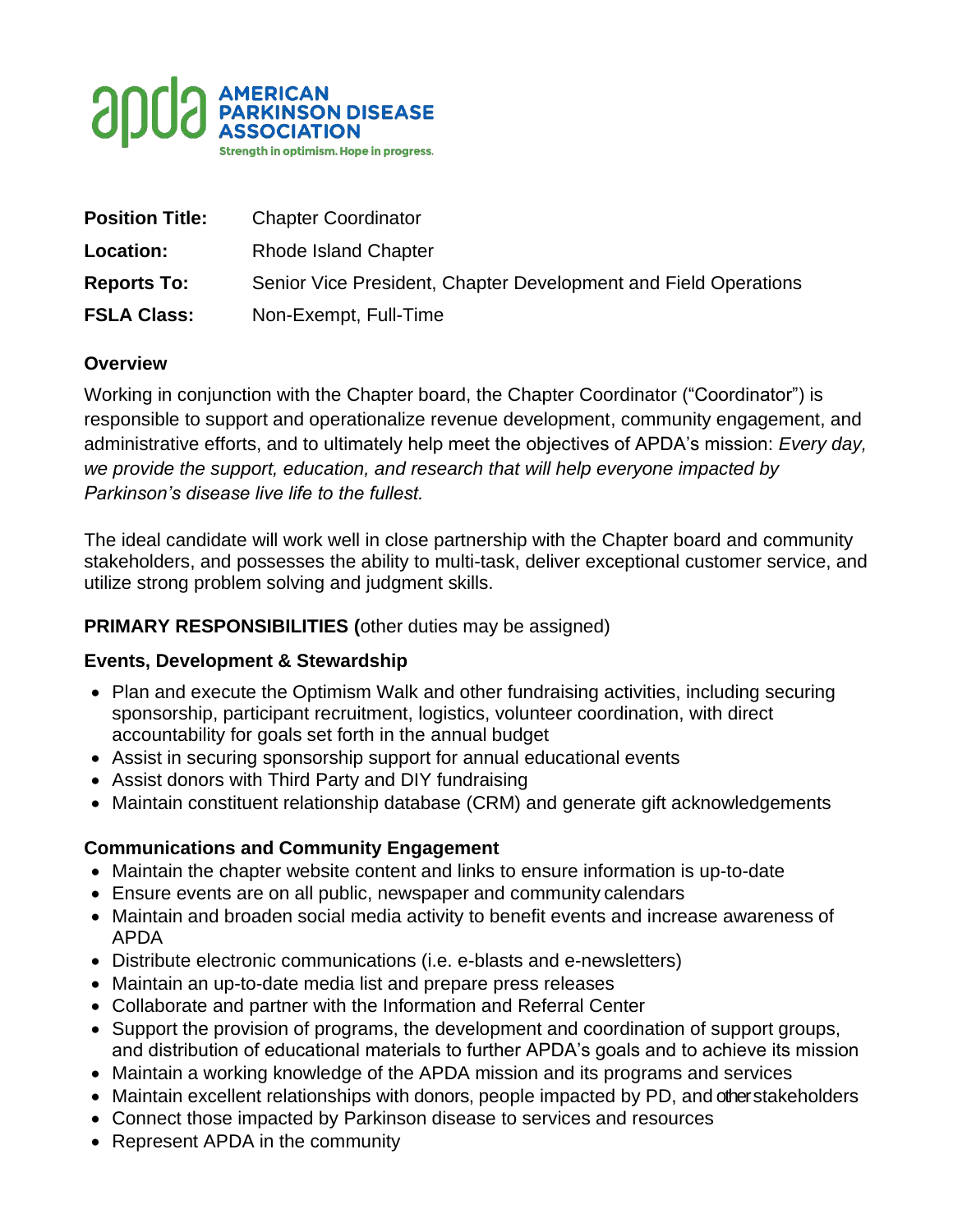# **Administrative Support**

- Receive and distribute mail daily
- Answer and triage chapter phone calls, emails, and other digital media inquiries
- Maintain adequate supplies (office, educational, outreach and marketing)
- Prepare written reports and provide administrative support to the Chapter Board
- Responsible for financial processing, in accordance with centralized accounting, including the preparation of checking requests (accounts payable), deposits (accounts receivable) and reporting.
- Ensures the confidentiality and security of all information
- Other duties, as assigned

# **POSITION REQUIREMENTS:**

- 2-3 years of prior development experience in a non-profit, administrative, and/or customer service support role which provides the required knowledge, skills and abilities to perform the core responsibilities of this position
- Ability to acquire funding and underwriting for patient-centered programs and services
- Demonstrated capability to use Microsoft Office Suite (Word, Excel, PowerPoint, Publisher and Outlook)
- Experience in donor database management is desirable

## **Working Conditions, Physical Demands, Travel**

- General Working Conditions: Remote; Work from Home
- Physical Demands: primarily a sedentary work environment, requirements along with the ability to stand, sit, feel, crawl, bend, reach; occasional need to lift or move up to 25 pounds
- Machines, Tools, Equipment, Electronic Devices, Computer Software, etc. use:
	- Ability to operate a motor vehicle in accordance with company policy.

- Ability to use common office equipment such as: telephone, scanner, computer, printer and copier.

- Computer programs including MS Office and Outlook, and related industry and functional databases.

• Travel requirements: Up to 25% travel (may be more during peak event periods) within area served by the chapter, and irregular hours including evening or weekend meetings, or events as needed.

**EDUCATION:** College degree required.

## **RELATED SKILLS AND KNOWLEDGE:**

- Excellent communication and interpersonal skills and demonstrated ability to build relationships with all levels of volunteers and staff
- Demonstrated problem-solving and decision-making skills